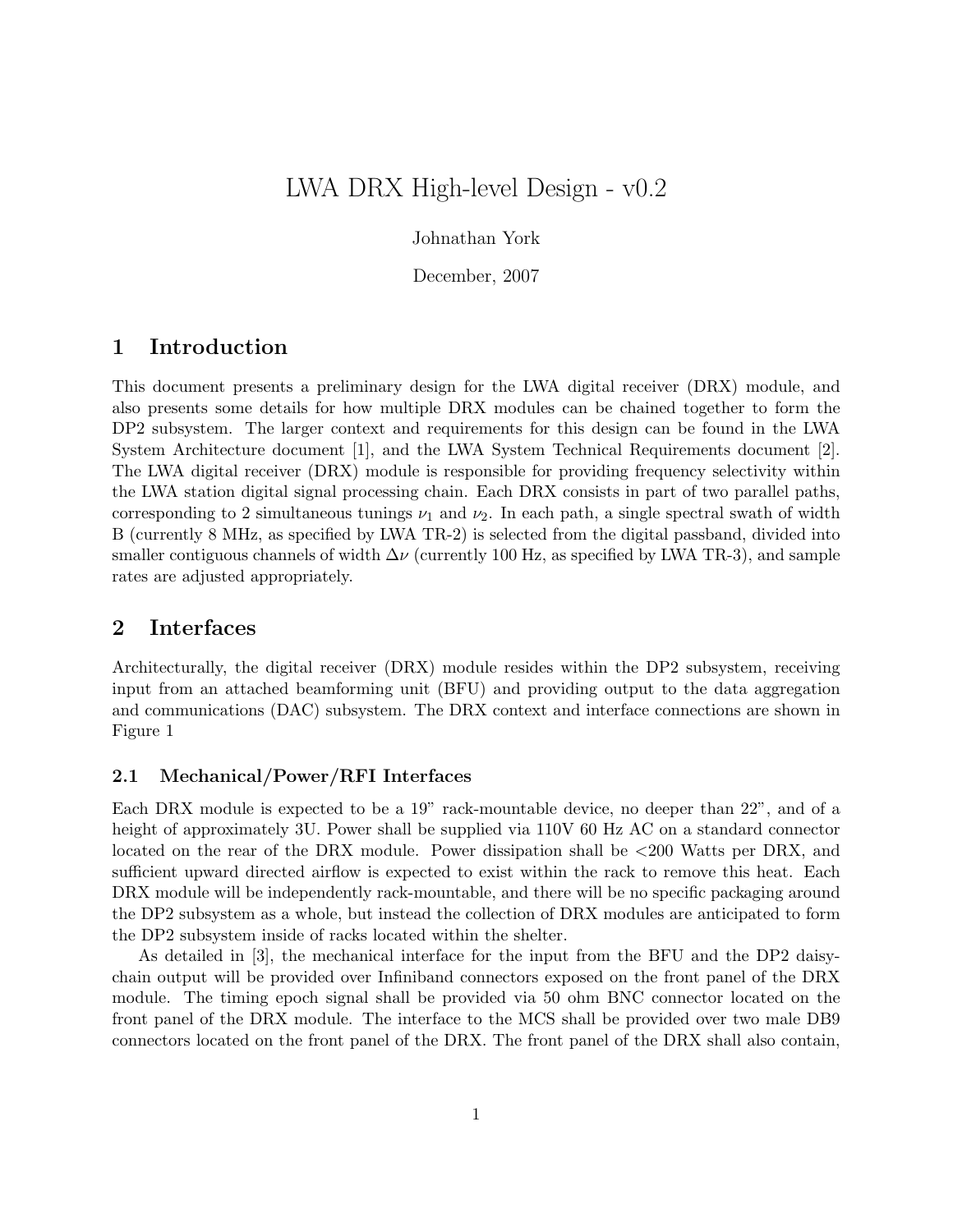

Figure 1: DRX Context Block Diagram

at minimum, LEDs to indicate: power, 1PPS heartbeat to indicate FPGA operation, and LEDs to indicate data-good on each of the input links.

Because the DRX modules will be located inside shielded racks inside of the station shelter, shielding to limit radiated RF emissions is best handled physically outside the DRX module. Nevertheless, the overall required incidental RF emission levels for the entire LWA shelter will almost certainly require that each DRX module be a "good RF citizen". To provide a reasonable interface for engineering the various layers of RF shielding, it shall be required that each DRX module in isolation (with I/O ports covered with copper tape) meet FCC part 15(a) incidental emissions level. It is expected that the racks and shelter of the LWA module will provide sufficient shielding to meet LWA technical requirement TR-24C. This level is established based on the reasoning that COTS rack-mount computers, which are engineered to meet FCC part 15(a) are likely to be shielded in the same rack as the DRX modules, such that this level forms a reasonable RF emissions goal for the DRX.

#### 2.2 BFU Interface

The BFU Interface is responsible for providing time-domain samples into the DRX. The interface will largely follow that documented in the DP1 Daisy Chain Preliminary Interface Control Document [3], with the following modifications:

- A 343 MHz LVDS clock will be generated by the BFU, and delivered to the DRX alongside the 4 LVDS data lanes.
	- This clock will be coherent with the data lanes with edges aligned to the data within 1/8th of a bit period, and will be used by the DRX to sample the LVDS data lines in a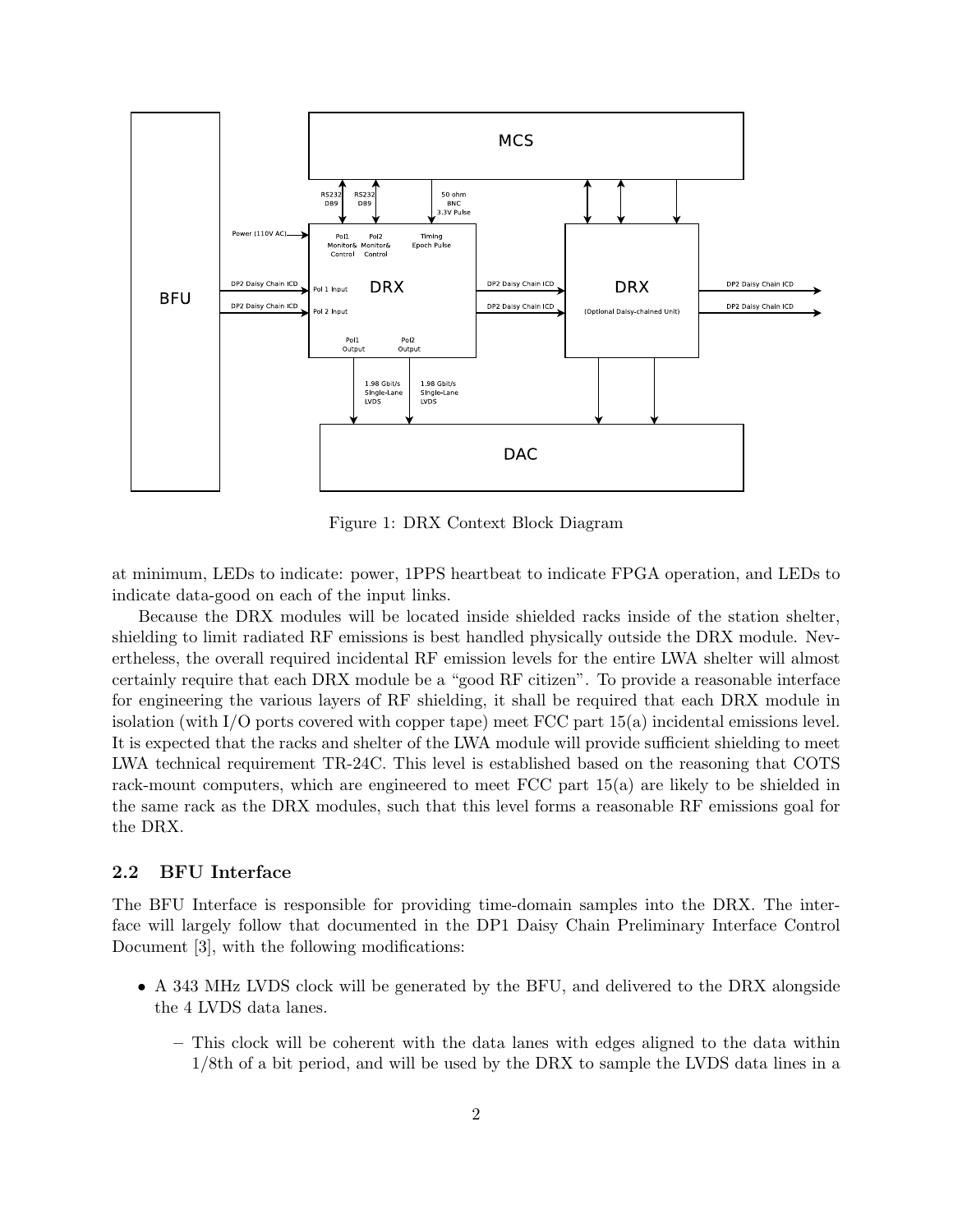dual data rate (DDR) fashion

- Behavior of the DRX when this clock is absent shall be undefined
- A word-marker LVDS signal will be generated by the BFU, and delivered to the DRX alongside the 4 LVDS data lanes and clock
	- This signal shall arrive at the DRX with edges coincident with both the data and clock lanes
	- This signal shall have 50% duty cycle and period of 28 clock cycles (24.5 MHz)
	- The first sampled high-value shall be coincident with the first bit of the 28-bit word on all four lanes
- 28-bit data word present on each lane shall be in the following order: [b3 b2 b1 b0 i11 i10 i9 i8 i7 i6 i5 i4 i3 i2 i1 i0 q11 q10 q9 q8 q7 q6 q5 q4 q3 q2 q1 q0 ], where:
	- b3-b0 are the in-band signaling bits defined for the DP1 Daisy Chain ICD
	- i11-i0 are the signed in-phase sample components (2's complement notation)
	- $-$  q11-q0 are the signed quadrature sample components (2's complement notation)
- The four data lanes shall be numbered 0-3, with data words transmitted for samples  $n, n+1, n+2$ , and n+3 transmitted simultaneously on lanes 0,1,2, and 3 respectively.
- The 12-bit real-valued "RAW ADC samples" mode (signaling word  $b1=1, b2=1$ ) will not be supported. Behavior of the DRX in this mode shall be undefined.
- The Gold code (b3) signal from 32 consecutive 28-bit words shall be captured by the DRX and the resulting 32-bit word used to time tag the data. Otherwise the (b3) signal shall be ignored.
- The common mode voltages on the LVDS lines shall not exceed the range of 1.0-2.0V from the local DRX ground.
- The signal scheme specified here requires 6 LVDS lanes  $(4 \text{ data } + 1 \text{ clock } + 1 \text{ word marker})$ , and so placing data for both polarizations on a single Infiniband cable as suggested in [3] may require using 12X cables rather than 4X cables.

To implement the DP2 daisy chain, each DRX module shall be responsible not only for receiving data via this interface, but providing an unmodified duplicate of the data for connecting to the next module in the DP2 daisy chain.

#### 2.3 DAC Interface

The DAC interface is responsible for providing the output of the DRX to the DAC subsystem. The output from a single polarization of the DRX shall be carried through a unidirectional, single lane, Aurora-protocol based transport delivered via LVDS and clocked at 1960 Mbit/s. The data shall be present in frames beginning with an 8b10b comma character K.28.7, followed by data values, and padded by 8b10b idle character K.23.7. The payload format shall consist of the fields shown in Table 1.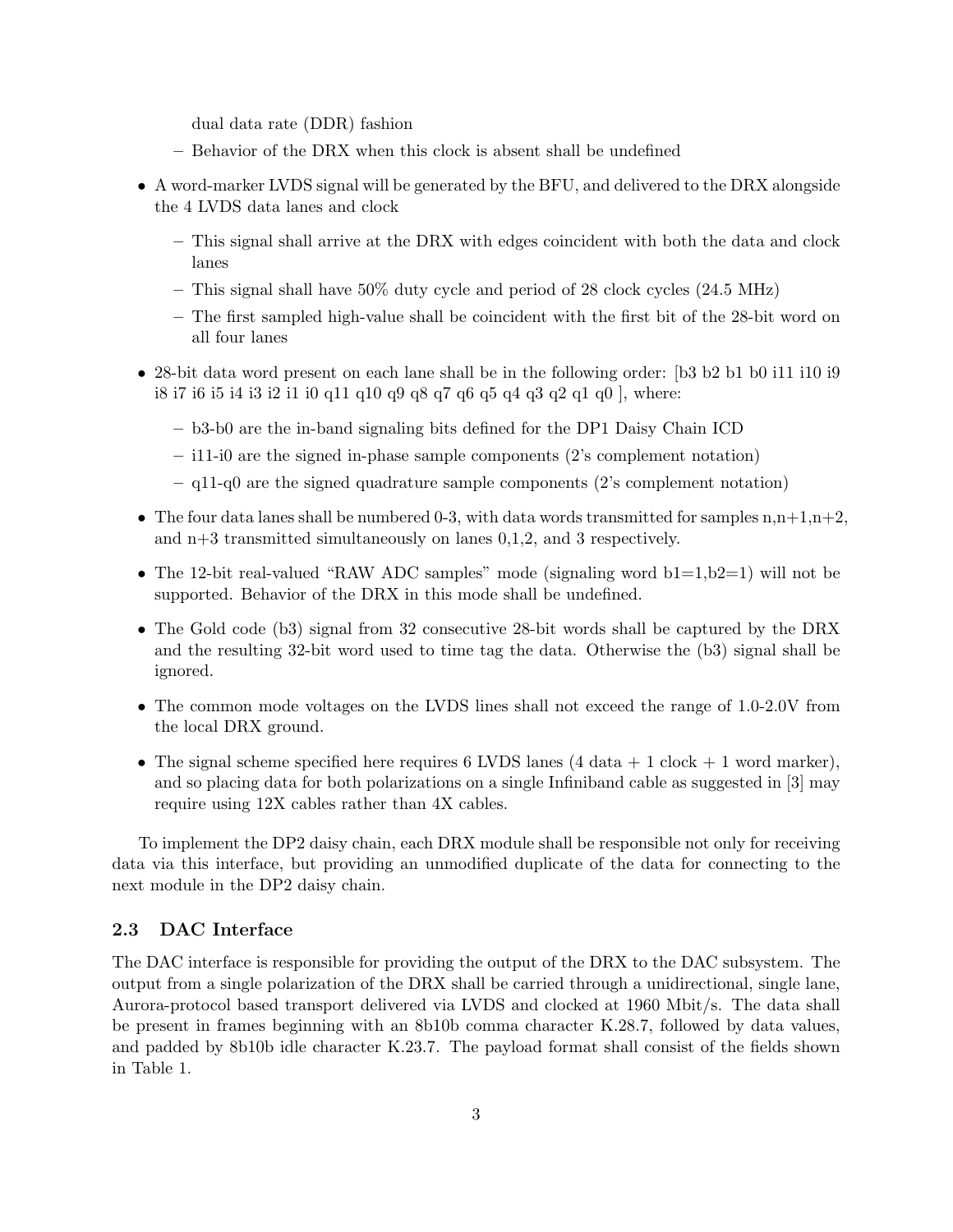| Mnemonic     | <b>Bytes</b>   | Description                                                     |
|--------------|----------------|-----------------------------------------------------------------|
| frame_marker |                | Frame Marker $=$ hex 5A                                         |
| prot_version | 1              | Protocol Version $=$ hex 01                                     |
| flags        | 1              | Bit-field [0000000 data_valid counters]                         |
| fft_len      | 1              | FFT-length $(2^{**}n)$ ; currently fixed at hex 12              |
| drx_state    | $\overline{2}$ | Bit-field containing DRX state [enable deci2 deci1 deci0 0 0    |
|              |                | freq9 freq8 freq7 freq6 freq5 freq4 freq3 freq2 freq1 freq $0$  |
| fft_accum    | 2              | Number of FFT intervals accumulated for this frame              |
| mcs_tag      | 8              | MCS Tag (use to be defined by MCS)                              |
| frame_cnt    | 4              | Frame counter, increments by 1 each output frame                |
| gold_code    | 4              | 32-bits of captured Gold code values, with last bit coincident  |
|              |                | to first sample value used to compute this frame                |
| payload      | 32768          | 4096 little-endian values: If fft_accum=0, these are $32$ -bit  |
|              |                | signed complex values; If fft_accum!=0, these are $64$ -bit un- |
|              |                | signed real values                                              |
|              |                |                                                                 |

Table 1: DRX Output Packet Payload Format

Data rates can be estimated assuming the parameters shown in Table 2.

If the FFT input bit-depth is 16 bits, a 4096 point FFT produces a  $16 + \log(2(4096) + 1 = 29$ bit output word. Therefore in the case where the DRX is used purely for channelization and not detection it is sufficient to output 32 bit values from the FFT. In the worst case of a first-stage tuning decimation ratio of 8, it will be necessarily for each DRX to output 8,192 32-bit values 2,990 times per second. This results in a data rate of approximately 784 mbit/s/tuning/polarization. Given that each DRX modules is expected to provide 2 tunings on 2 polarizations, the output data rate from a single DRX module could exceed 3.1 gbps. For this reason, each tuning and polarization will be output on a separate LVDS lane, each clocked at 1980 MHz.

#### 2.4 MCS Interface

The MCS interface is responsible for providing command and control information to the DRX, and for accepting status telemetry from the DRX.

The required control parameters are outlined in the *Operating Modes* section of this document, and are detailed in Table 4. The size of these parameters total to approximately 90 bits of state information per polarization per tuning. Thus each DRX module contains approximately 360 bits of configurable state information.

The DRX is also responsible for providing telemetry to the MCS. This information shall consists of the fields outlined in Table 3. For brevity, the telemetry is shown for only a single tuning and polarization. Thus for 2 polarizations and tunings, the fields shown shall be replicated 4 times per DRX module resulting in approximately 392 bits of telemetry per update.

The command and control electrical interface between the DRX and MCS shall be through two 115200 baud RS232 interfaces exposed as two DB9 connector on the DRX enclosure. Each polarization shall be assigned to a separate physical DB9 connector, thereby resulting in two signal paths associated with two tunings controlled over a single DB9 connector. The precise serial protocol will be elaborated in a later document, however it is expected that parameter updates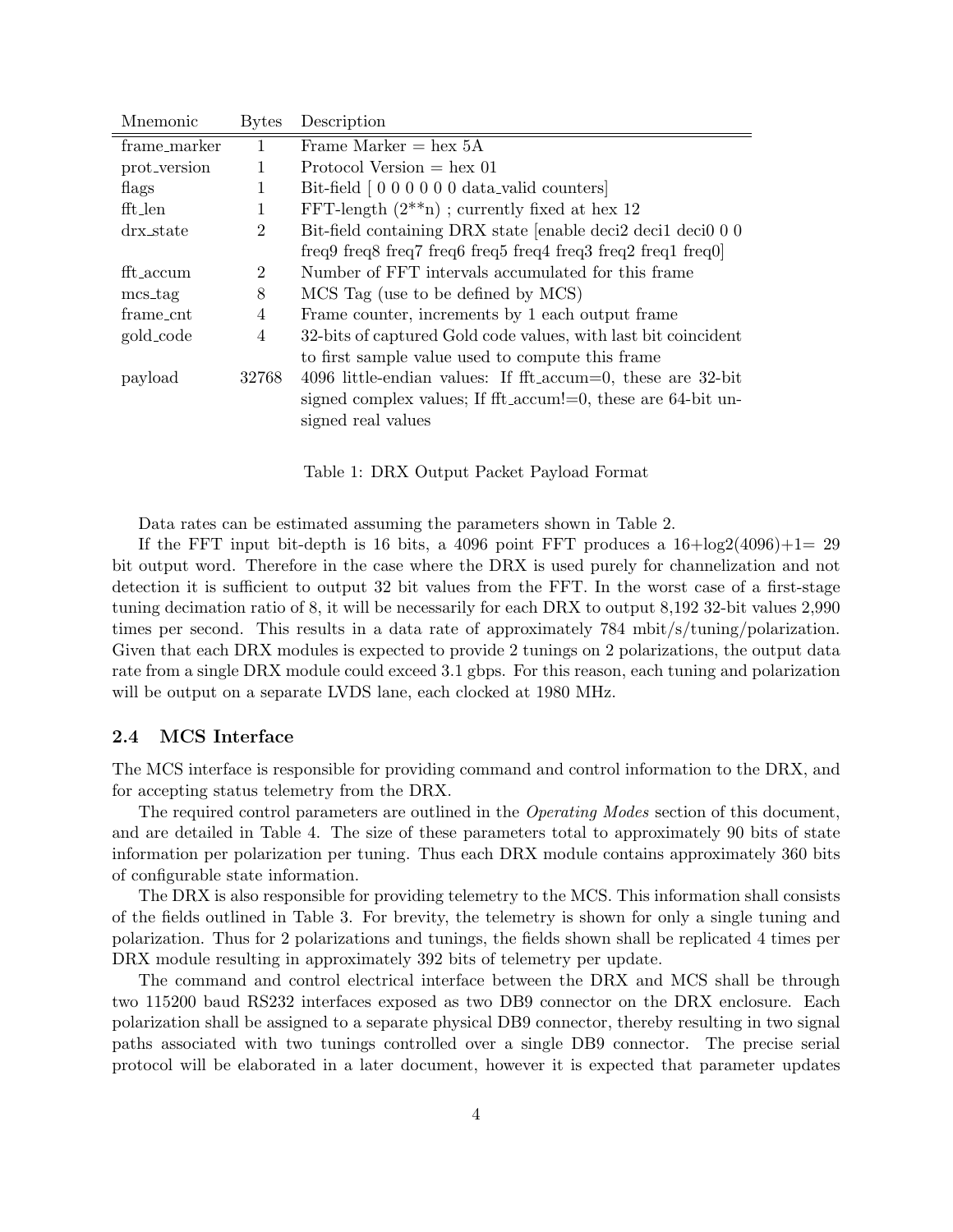| Parameter                           | Value Units |                      |
|-------------------------------------|-------------|----------------------|
| Input clock                         | 196-        | – MHz                |
| First stage tuning decimation ratio | 8 - 256     |                      |
| FFT Length                          | $4096$ bins |                      |
| Number of FFTs per second           |             | 93-2990 FFTs per sec |
| Maximum accumulation period         | Т.          | second               |

Table 2: DRX Parameters Relevant to Computing the Output Data Rate

will be sent to the DRX via RS232, and those changes will take effect upon the MCS sending an epoch pulse, which shall be a 3.3V CMOS signal provided from the MCS to the DRX via a BNC connector mounted on the exterior of the DRX module.

#### 2.5 Operating Modes

For each polarization and tuning, the DRX shall have 5 operationally configurable parameters shown in Table 4.

While both tuning frequency and accumulate&dump interval are programmable, the primary modal aspect of operation revolves around the tuned bandwidth. Six bandwidth modes are provided, and are detailed in Table 5.

## 3 Major components

A block diagram showing the major components of the DRX DSP chain can be found in Figure 2. Each of the major components are detailed in the remainder of this section.

#### 3.1 First Stage Tuner

The first stage tuner is responsible for selecting a desired 8 MHz bandwidth out of the 98 MHz of input bandwidth. The center frequency of the desired band specified by a 10-bit integer that is in units of a base frequency of 98 MHz/1024 or approximately 95.7 kHz. This provides tuning granularity sufficient to place the intended center frequency within the center 25% of the captured bandwidth, even in the smallest bandwidth operating mode. Moreover, the base frequency being a factor 1024 lower than the 98MHz core clock provides an efficient FPGA implementation utilizing the RAMB16 elements present in Xilinx FPGAs.

#### 3.2 CIC Filter

The Cascaded Integrating Comb (CIC) filter [4] is a computationally efficient filter structure composed of only time delays, additions and multiplications. In the LWA DRX, the 8th order CIC block provides two functions: 1) initial filtering of undesired out-of-band signals, and 2) programmable decimation. Programmable decimation is a noteworthy feature of the CIC filter structure that allows a single hardware component to provide several different, but related low-pass filters of varying cutoff frequency. The varying cutoff frequency is required to implement multiple operating modes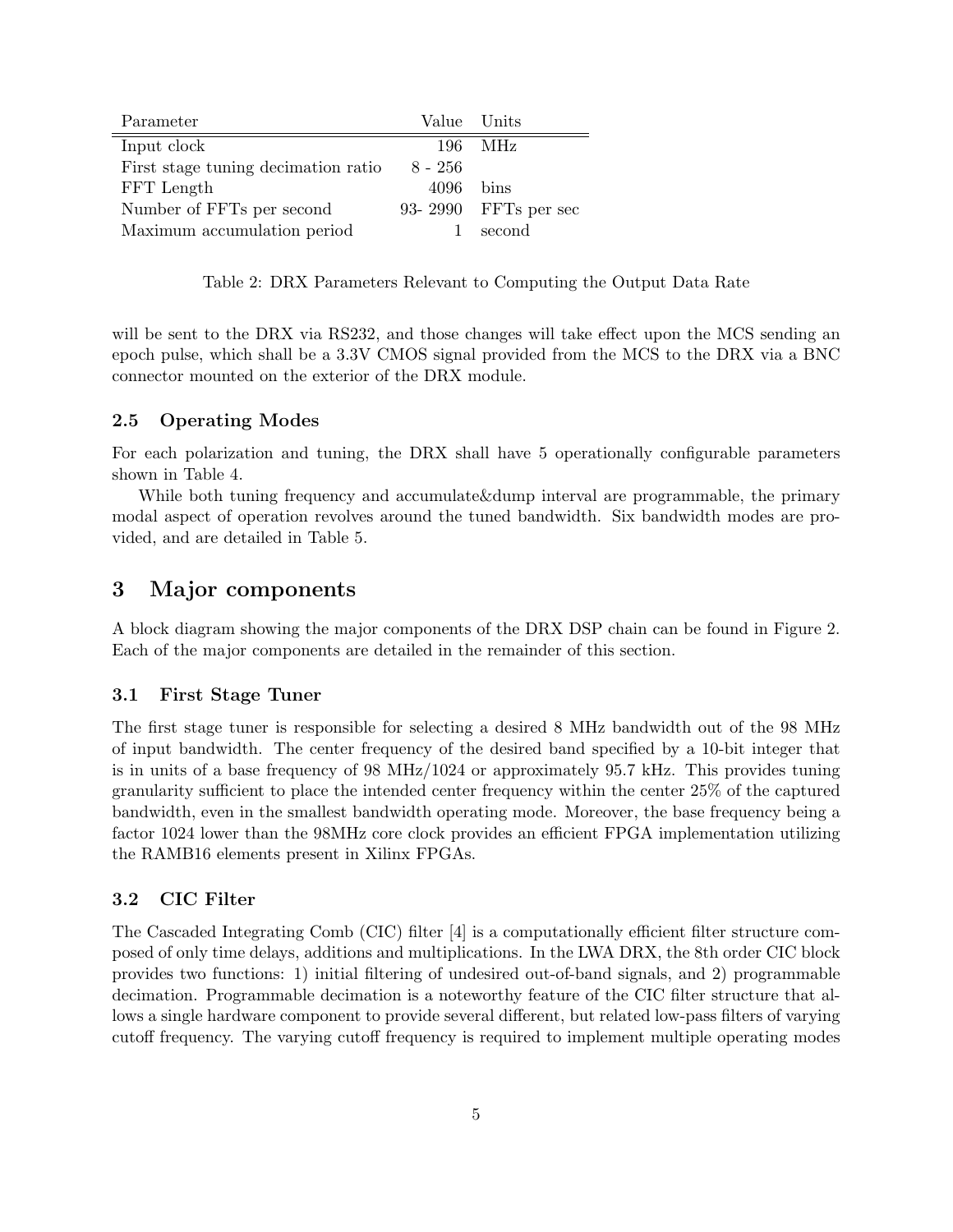| Parameter        | Description                                                       | Bits           |
|------------------|-------------------------------------------------------------------|----------------|
| inclkpresent     | Input clock present on BFU interface                              | 1              |
| wordsyncpresent  | Word synchronization present on BFU interface                     | 1              |
| inbandsignals    | In band signaling bits $b3-b0$ as defined in [3], as sampled from |                |
|                  | the incoming data stream                                          |                |
| countererror     | If in "counters mode" as defined in $[3]$ , 1 if a counting error | 1              |
|                  | been detected, otherwise 0                                        |                |
| lanecountererror | If in "lane counters mode" as defined in $[3]$ , 1 if a counting  | $\overline{4}$ |
|                  | error been detected on each of the 4 lanes, otherwise 0           |                |
| enable           | <b>Operation Enabled</b>                                          | 1              |
| freq             | Tuned center frequency (specified as multiples of a base fre-     | 10             |
|                  | quency of 98 MHz / $1024 = 95.7kHz$ )                             |                |
| deci             | First-stage tuning decimation ratio (specified logarithmi-        | 3              |
|                  | cally: decimation ratio = $8*2**$ deci)                           |                |
| accum            | Number of FFT intervals to accumulate before dumping              | 12             |
|                  | $(0=no \,\, detection)$                                           |                |
| tag              | MCS-definable tag to be passed transparently into output          | 64             |
|                  | data stream                                                       |                |

Table 3: DRX Telemetry (per tuning, per polarization)

with differing bandwidths used satisfy the DRX requirements of maximum bandwidth  $(B=8 \text{ MHz})$ , and frequency resolution  $(\Delta \nu \langle =100Hz).$ 

The required CIC register lengths can be computed via the equation  $B_{out} = B_{in} + N \log_2 R$ , where

- $B_{out}$  is the number of bits required at the output,
- $B_{in}$  is the number of bits provided at the input,
- $N$  is the CIC filter order  $(8)$ ,
- $R$  is the decimation factor (2,4,8,16,32, or 64 depending on operating mode).

For the LWA DRX, an 8th order filter operating in the worst-case operating mode (64X decimation) on 16-bit input data, the CIC registers will need to be 64-bits in length.

#### 3.3 FIR Filter

The Finite Impulse Response (FIR) filter block is a digital low-pass filter structure used to filter out undesirable out-of-band signals and decimate the signal by 4X to reduce downstream processing requirements. The 64 coefficients are quantized to 16-bits and are designed with the Remez exchange algorithm. Passband ripple is limited to less than 0.1 dB, while alias suppression exceeds 86dB. The FIR filter response is shown in Figure 3.

The composite CIC and FIR filter response for each of the 6 operating modes is shown in Figure 4. The passband is largely monotonic, rolling off <0.6 dB to the edge of the passband, with ripples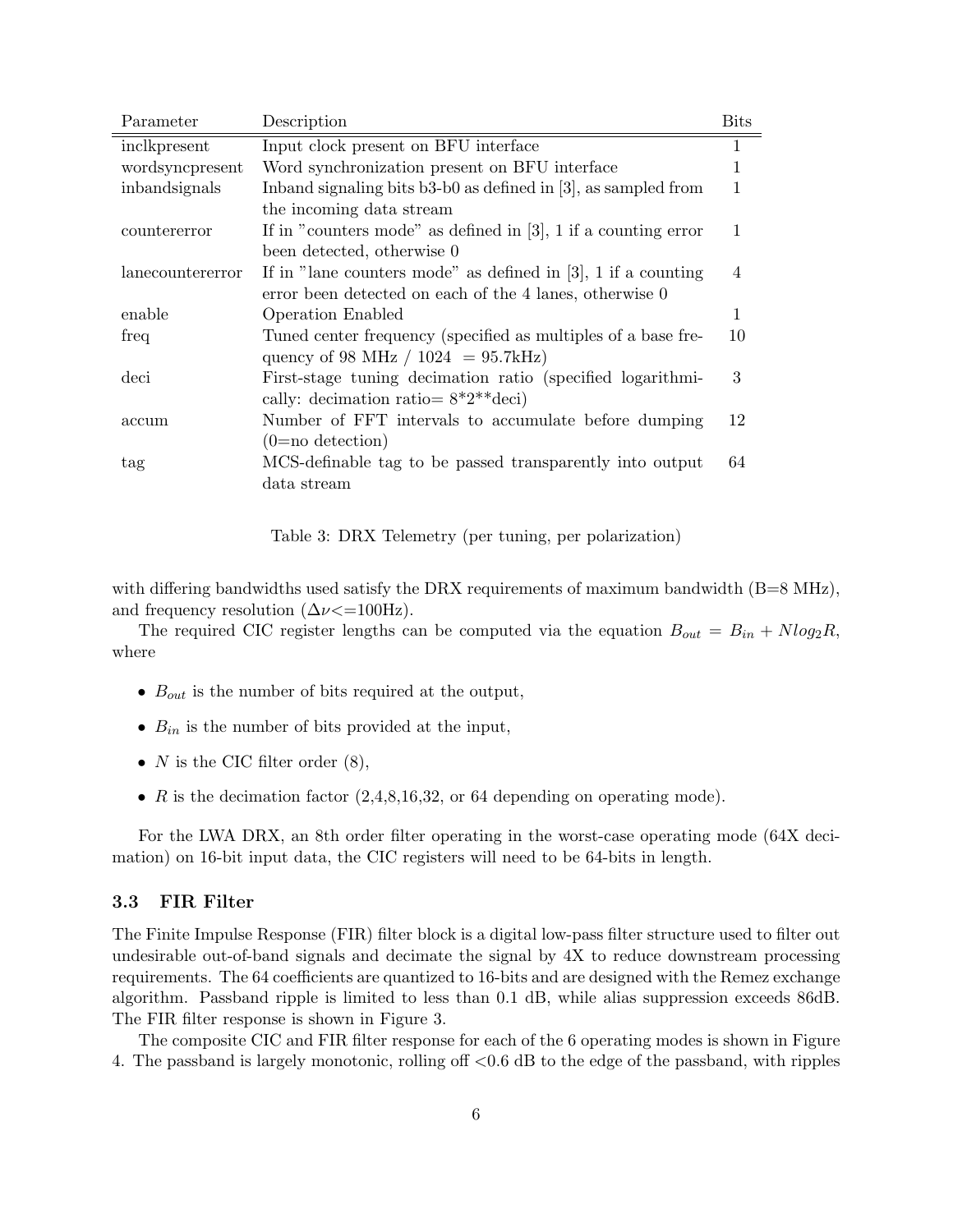| Parameter | Description                                       | Rits |
|-----------|---------------------------------------------------|------|
| enable    | Enable operation                                  |      |
| freq      | Tuned center frequency (specified as multiples of | 10   |
|           | a base frequency of 98 MHz $/ 1024 = 95.7$ kHz)   |      |
| deci      | First-stage tuning decimation ratio (specified)   | 3    |
|           | logarithmically: decimation ratio= $8*2**$ deci)  |      |
| accum     | Number of FFT intervals to accumulate before      | 12   |
|           | dumping $(0=$ no detection)                       |      |
| tag       | MCS-definable tag to be passed transparently      | 64   |
|           | into output data stream                           |      |

Table 4: DRX Operating Parameters (per tuning, per polarization)

limited in magnitude to <0.1 dB. The filter stopband provides alias rejection exceeding 94 dB in the worst-case operating mode, with narrower operating bandwidth modes providing substantially more rejection far from the tuned frequency.

#### 3.4 Polyphase Filter Bank

Although technically a "polyphase filterbank" (PFB) refers to a specific multirate filter implementation structure, within the context of radio astronomy it has come to refer the use of such a structure to implement the channelization of time-domain data into the frequency domain. This usage arises out of the dominant application of the PFB structure, which leverages the Fast Fourier Transform (FFT) to efficiently implement a set of M related N-length finite impulse response (FIR) filters on the same input data stream. To utilize a FFT-based PFB, the set of FIR filters implemented must be complex frequency shifted versions of each other, with the frequency steps uniform and evenly divided across the Nyquist band. Restated in the context of frequency channelization, M is the number of frequency channels while N is the length of the FIR filter implemented which is related to factors including interchannel isolation.

As is typical with FFT-based algorithms, a particularly simple and efficient implementation is possible with M restricted to a power of 2. Furthermore, the PFB structure is simplified and computational efficiency maximized when N is an integer multiple of M. For the LWA DRX, the polyphase filterbank is chosen the have  $N=32768$ , and  $M=4096$ . That is, the polyphase structure consists of 4096 subbanks each of which are 8-tap FIR filters specified with 16-bit signed coefficients.

The filterbank coefficients implement a low-pass filter with critical overlap and are designed via the classical windowing technique using a Blackman window. A subset of 8 adjacent filterbank responses are plotted in Figure 5. The designed filter provides >75dB suppression one FFT bin distant, and >100 dB suppression two FFT bins distant.

## 4 Computational Resource Estimate

In order to roughly gauge the computational burden it is useful to tabulate both the memory required and multiplications needed per complex input sample. Such an analysis is shown in Table 6. Based on this accounting, a single polarization, single tuning of a DRX will require approximately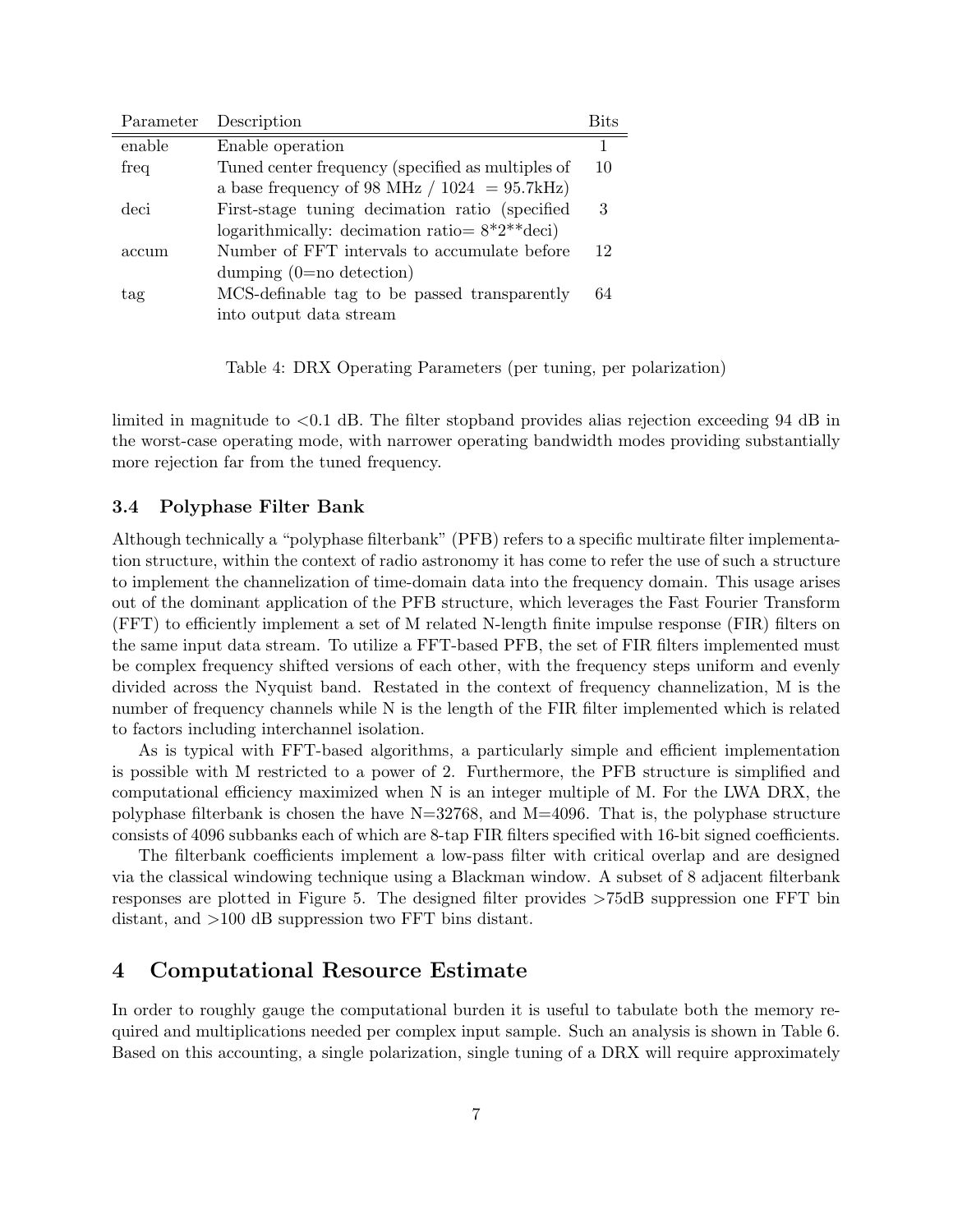| deci     | Total CIC+FIR Decimation Ratio $B_{Total}$ (MHz) |        | $B_{Usable}$ (MHz) | $\Delta \nu$ (kHz) |
|----------|--------------------------------------------------|--------|--------------------|--------------------|
|          |                                                  | 12.250 | 8.167              | 2.991              |
|          | 16                                               | 6.125  | 4.083              | 1.495              |
| $\Omega$ | 32                                               | 3.063  | 2.042              | 0.748              |
| 3        | 64                                               | 1.531  | 1.021              | 0.374              |
| 4        | 128                                              | 0.766  | 0.510              | 0.187              |
| 5        | 256                                              | 0.383  | 0.255              | 0.093              |

Table 5: Bandwidth Modes For LWA DRX

39.25 multiplications per input sample, and approximately 1.7 mbits of RAM. This level of computational ability is readily available in COTS FPGAs, for instance the Xilinx XC5VSX50T, which contains 4.7 mbits of RAM, and 288 18-bit multipliers, and sells for approximately \$958 in small quantities as of November, 2007.

A suitable evaluation board, Xilinx part number HW-V5-ML506-UNI-G is available for prototyping for this FPGA at a cost of \$1,195. Among other features, this board includes Xilinx XC5VSX50T FPGA and exposes 16 LVDS pairs, 32 single ended I/Os, an RS232 port, and a multi-gigabit transceiver interface. The DP2 daisy chain interface outlined above requires 6 pairs, such that 12 pairs are needed for providing input from a BFU and providing the DP2 daisy chain output.

## 5 Issues to be Addressed in Future Versions of this Document

- Reconcile station architecture document's call for 2 parallel tunings per beam with technical requirements call for independently tunable beams
- Elaborate on hardware implementation (number and types of internal PCBs, FPGAs)
- Consider potential use of multidrop bus (e.g. RS485) for MCS
- Specify mechanical connector for DAC interface (Infiniband?)

## 6 Document History

- $\bullet$  v $0.1$ 
	- Initial draft
- $\bullet$  v $0.2$ 
	- Added DP2 daisy chain requirement
	- Added reference to suitable evaluation board for prototyping
	- Added mechanical interface section
	- Modified document structure to better match BFU design documents (e.g. LWA Memo 108)
	- Added DRX context block diagram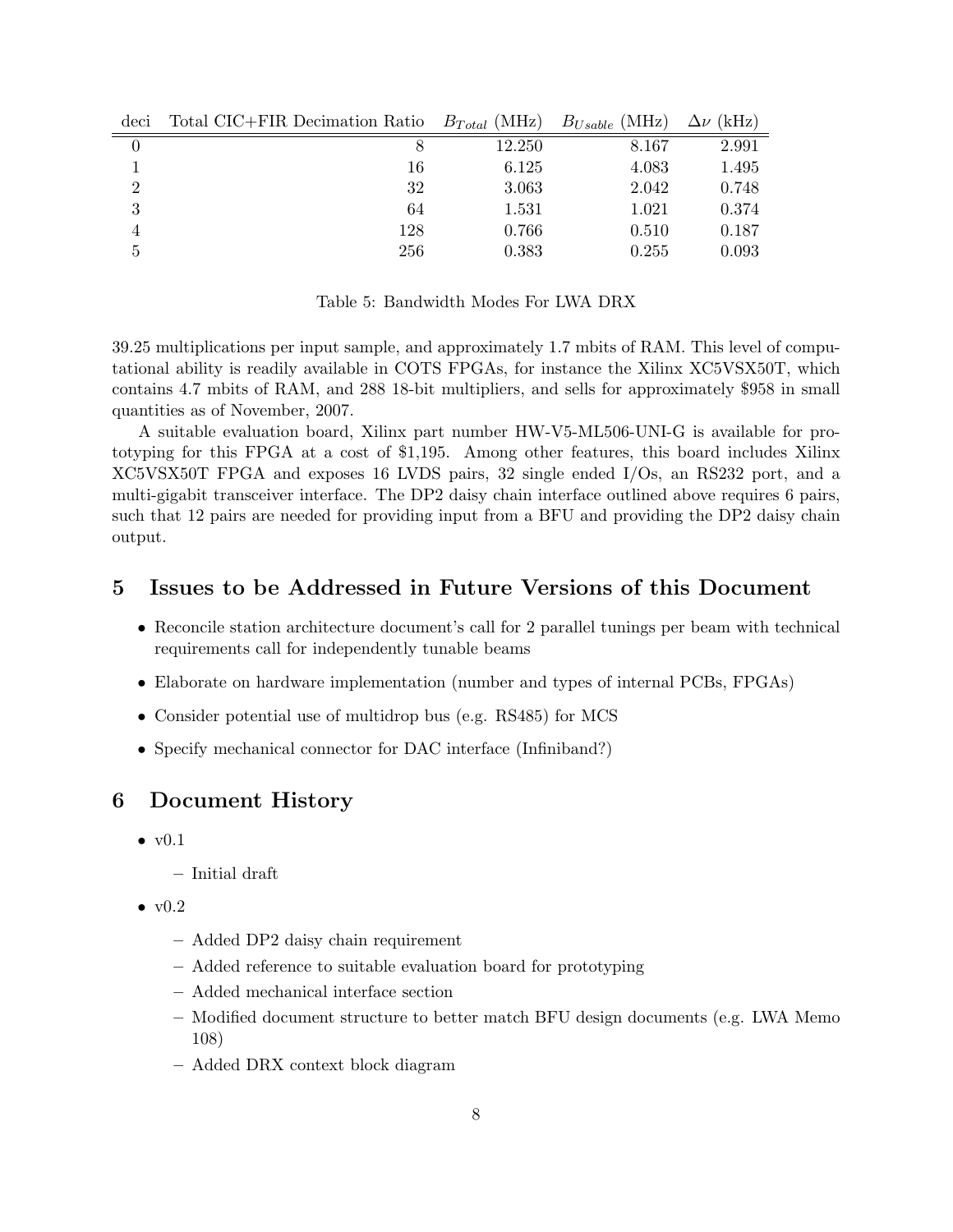Single polarization, Single tuning Path



Figure 2: DRX Digital Signal Processing Components for a Single Polarization and Tuning

# 7 References

[1] Ellingson, S. "LWA Station Architecture Ver 0.6," October 9, 2007.

[2] Janes, C. "The Longwavelength Array System Technical Requirements," Draft 9, November 19, 2007.

[3] Ellingson, S. "DP1 Daisy Chain Preliminary Interface Control Document v0.1," September 18, 2007.

[4] Donadio, M. "CIC Filter Introduction". July 18, 2000.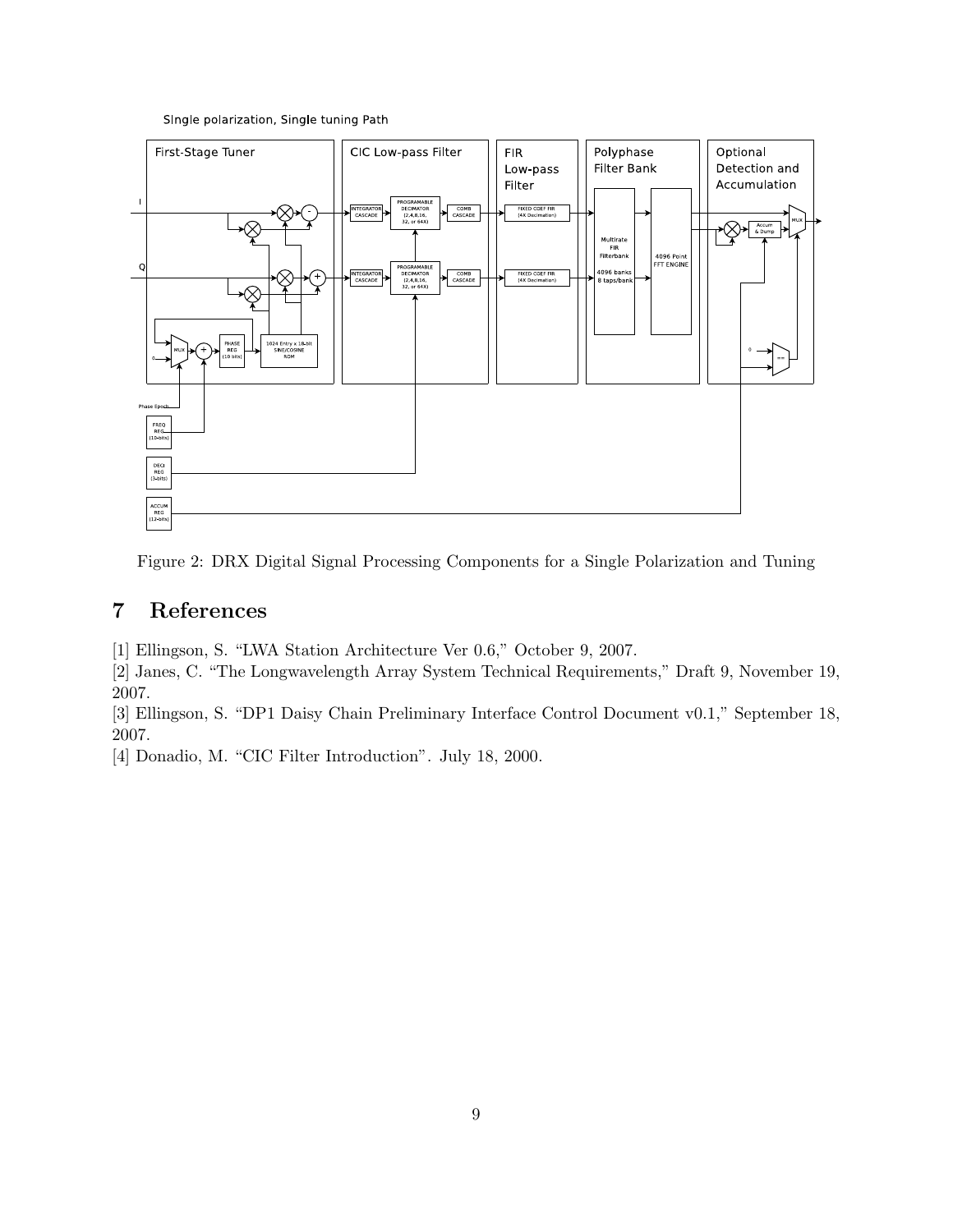

Figure 3: Decimating FIR Filter Response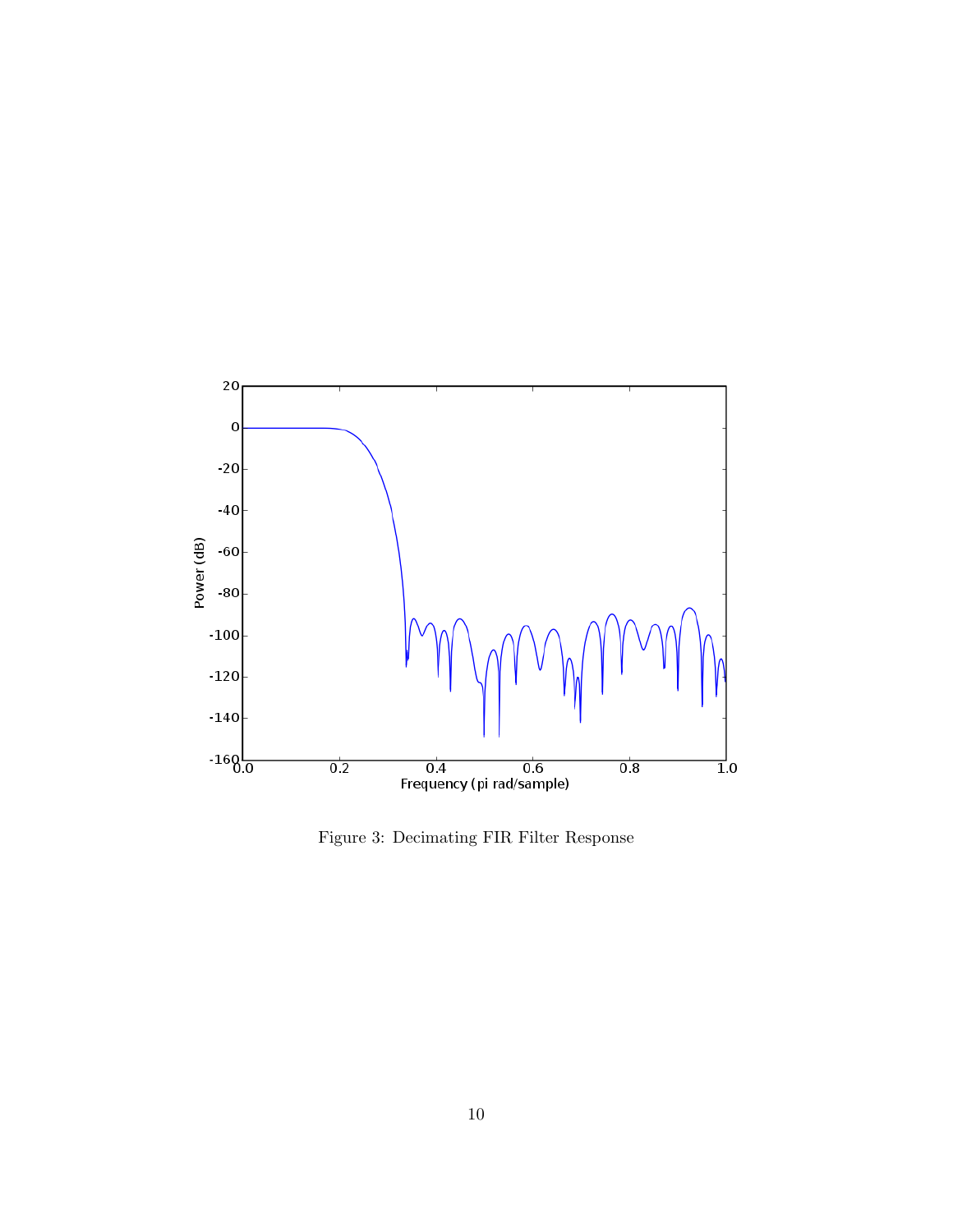

Figure 4: Composite CIC and FIR Filter Response for each of the 6 operating modes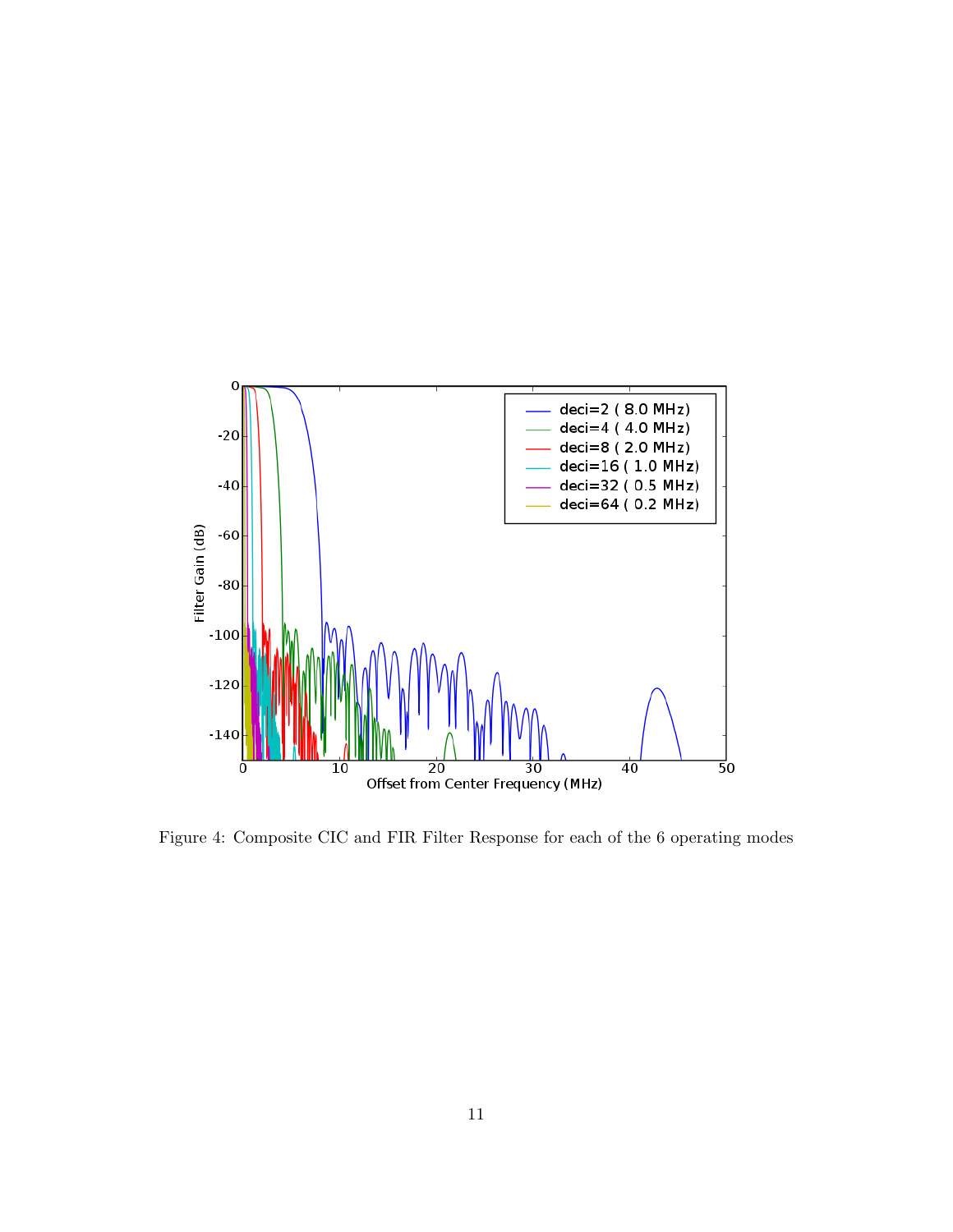

Figure 5: Polyphase Filter Bank Response (4096 Channels, 8 tap subbanks, Blackman Window)